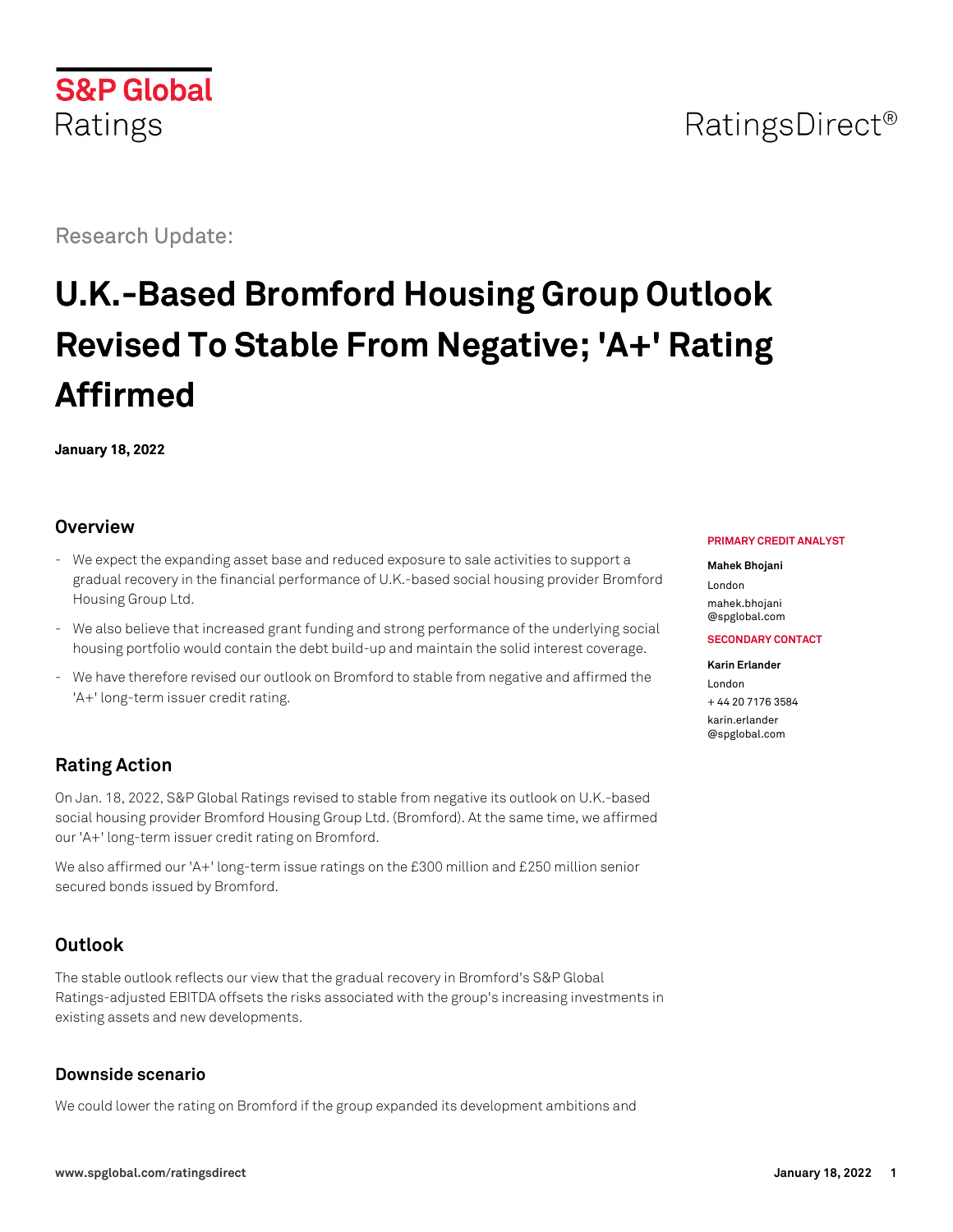exposure to market sale activities materially beyond our base-case assumptions. We think the increased revenues from low-margin sales activities in combination with further debt accumulation stemming from higher capital expenditure will likely put pressure on the group's profitability and weigh on its debt metrics. We could also lower the rating if liquidity deteriorates materially, or we assessed the likelihood of support from the government to have weakened.

#### **Upside scenario**

We could raise the rating on Bromford if the management's strategy and efforts to control costs result in a structural improvement in the group's profitability. In combination with a stronger market position and lower debt burden, this could build significantly more resilience in its business.

#### **Rationale**

The outlook revision reflects our expectation that the pressure on Bromford's financial metrics will be gradually alleviated, despite a weakening operating environment and risks associated with its investment needs. This is reflected in the upward trajectory of the profitability margins, which we project will reach close to 30% by the end of our forecast horizon. The recovery in margins, combined with the lower debt intake in comparison to our previous forecast, should help contain pressure on the group's leverage position.

Bromford owns and manages a large portfolio of close to 45,000 homes spread across West Midlands and Southwest of England. The group continues its development efforts within its existing core geographies while rationalizing stock in areas it has a lower concentration of properties. We think Bromford benefits from strong demand for its properties, as reflected in the group's average social and affordable rent, which we estimate at close to 60% of the average market rent in their areas of operations. This is also supported by the low vacancy rates of 1.1% on an average over the past three years, slightly below the sector's average.

We assess the regulatory framework under which registered providers of social housing in England operate as strong, underpinned by their public policy mandate to provide affordable homes. We also consider that the sector benefits from solid ongoing oversight by the RSH. Offsetting these strengths, we consider that providers in England receive relatively low levels of grant funding for the development of affordable homes. We note that providers in England can develop homes for outright sale, using the proceeds as an alternative funding source; however, we think this exposes them to risks and potential volatility compared with providers in other regions. Providers in England are also subjected to negative intervention from the U.K. government in the form of rent-setting constraints or additional spending responsibilities, without adequate additional funding. This weighs on our view of the regulatory framework assessment.

As with other English housing associations, we believe there is a moderately high likelihood that Bromford would receive extraordinary support from the government in case of financial distress. As such, we apply one notch of uplift to the stand-alone credit profile to derive the long-term issuer credit rating. Bromford's primary purpose is to provide affordable homes, supporting important policy objectives of the U.K. government. We consider that the Regulator of Social Housing (RSH), a government agency, regulates Bromford to promote a viable, efficient, and well-governed social housing sector, and maintain lender confidence and low funding costs across the sector. It is therefore our view that the RSH would step in to prevent a default in the sector, based on its record of being willing and able to provide extraordinary support on a timely basis.

We consider that the management continues to demonstrate the skill and expertise required to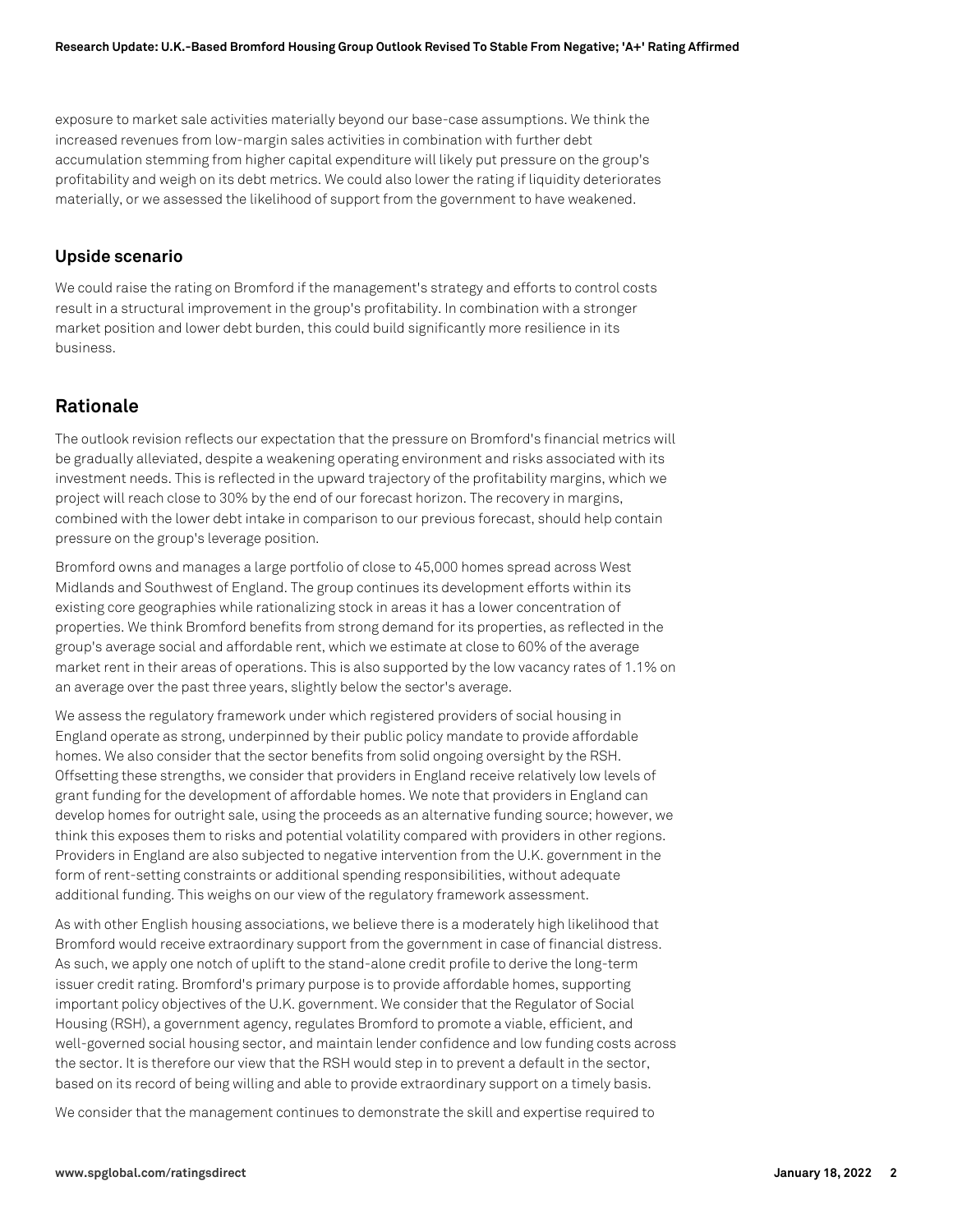manage Bromford's diversity and scale of operations. The group's strategy remained consistent in terms of energy efficiency targets in its existing assets, maintaining solid liquidity and pre-funding of the development plan. On energy efficiency, the group embedded these targets as a part of its wider environmental, social, and governance (ESG) framework, and it is also a key metric referenced in one of Bromford's sustainability-linked facilities.

We expect the group to deliver close to 3,700 homes over our forecast horizon. Over the past year, the group has slightly reprofiled its "New Homes Plan" and is now expected to deliver around 600 additional homes by 2029 (5% higher than its previous target). Supporting the increase in delivery targets are higher levels of grant funding than previously anticipated, secured in relation to the group's Strategic Partnership with Homes England.

We view positively the management's decision to spread out its development program to balance the cost pressures on existing assets. The tenure mix of the updated plan has also been revised favorably to incorporate a higher delivery of affordable homes, thus reducing the proportion of high-risk sales activities. We estimate that over our forecast period, sales exposure will average about 15% of revenues, well below the group's golden rule of 30%.

The growing asset base will contribute to a gradual recovery in EBITDA margins over our three-year forecast period, although we expect it to weaken when compared to historical performance and remain slightly below 30%. This is largely the result of the increase in investments in existing properties combined with the lower margins associated with sales activities. The estimated drop in adjusted EBITDA margins to 28% in FY2022 is driven by a catch-up in repairs works following the pandemic-induced delays suffered in FY2021.

We expect the reprofiling of the development plan, higher grant receipts, and proceeds from the group's stock rationalization plan over the projected base-case period to contain the increase in debt levels. We project the debt-to-non-sales adjusted EBITDA to remain below 20x on an average over our five-year base-case period, with non-sales-adjusted EBITDA interest coverage averaging about 1.6x over the same period. We estimate the peak in the debt ratio to above 20x in FY2022 to be a one-off and driven by the drawdown of about £200 million of deferred funding, which was secured by the group in the prior year to lock in the favorable interest rates. These drawdowns will also result in high levels of available cash balances by the end of FY2022.

#### **Liquidity**

Liquidity remains a rating strength for Bromford, underpinned by the group's comprehensive liquidity policies and golden rules. Over the next 12 months, we estimate sources of liquidity will cover uses by 2.2x. We continue to view Bromford's access to external liquidity as satisfactory.

We expect sources of liquidity over the next 12 months will include:

- Cash flow from operations, adding back noncash cost of sales of about £115 million;
- Current cash and liquid investments of £195 million;
- Fixed-asset sales receipts of just under £35 million;
- Committed and undrawn facilities expiring beyond 12 months of about £440 million; and
- Grant receipt of just over £50 million.

We expect uses of liquidity over the same period will include:

- Capital expenditure including development spending on homes for sale of just under £320 million; and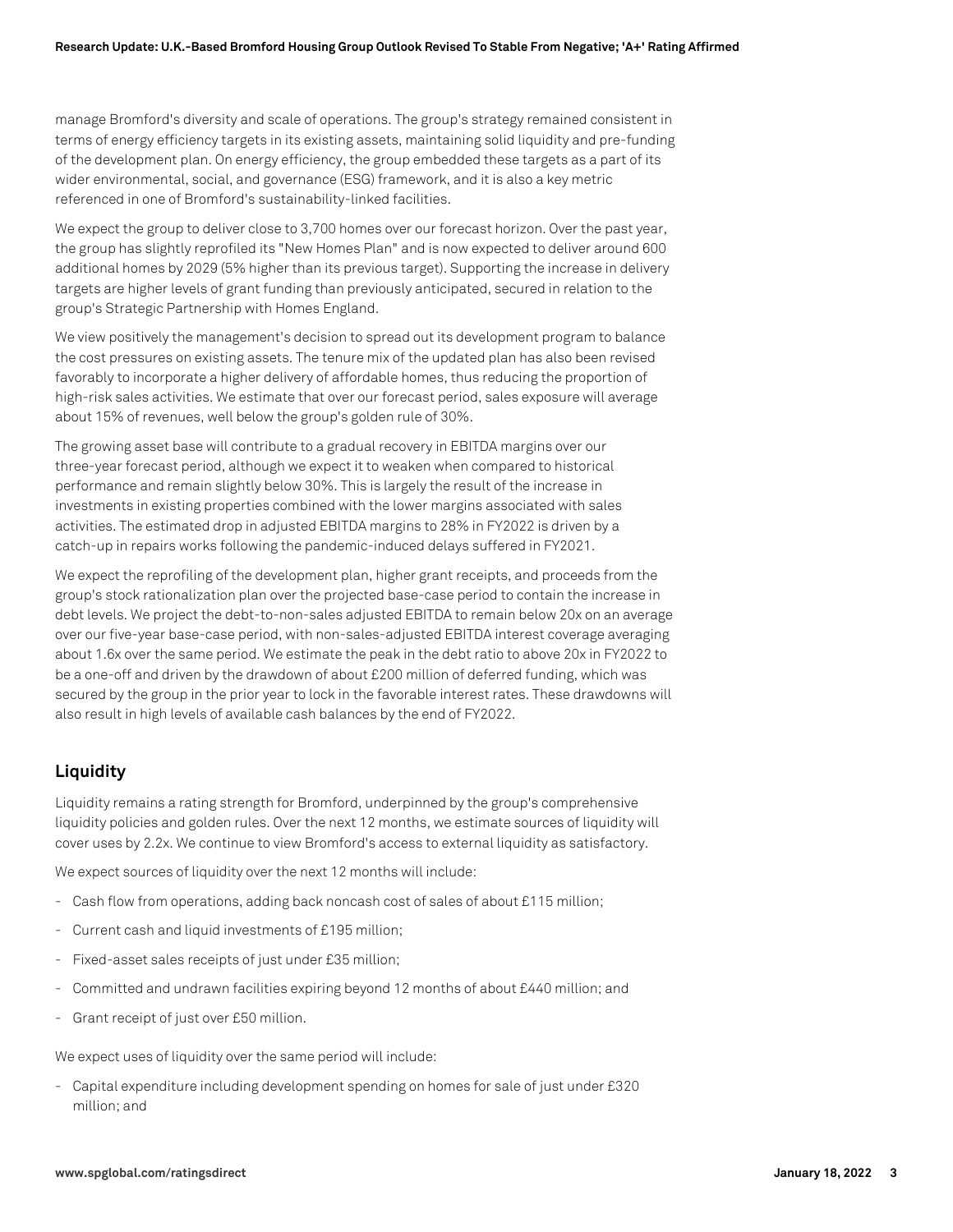- Interest and principal repayments of about £65 million.

## **Key Statistics**

Table 1

#### **Bromford Housing Group Ltd. Key Statistics**

|                                                | --Year ended March. 31-- |        |        |        |        |
|------------------------------------------------|--------------------------|--------|--------|--------|--------|
| (Mil. £)                                       | 2020a                    | 2021a  | 2022bc | 2023bc | 2024bc |
| Number of units owned or managed               | 44,480                   | 44,962 | 45,549 | 46,350 | 47,083 |
| Adjusted operating revenue                     | 266.0                    | 261.1  | 273.0  | 283.2  | 295.9  |
| Adjusted EBITDA                                | 80.2                     | 86.1   | 75.6   | 79.9   | 88.0   |
| Non-sales adjusted EBITDA                      | 68.4                     | 78.0   | 67.5   | 73.0   | 80.3   |
| Capital expense                                | 159.8                    | 135.7  | 239.2  | 338.8  | 323.3  |
| Debt                                           | 1239.7                   | 1257.8 | 1441.1 | 1425.9 | 1488.5 |
| Interest expense                               | 44.0                     | 45.0   | 46.9   | 48.4   | 48.6   |
| Adjusted EBITDA/adjusted operating revenue (%) | 30.2                     | 33.0   | 27.7   | 28.2   | 29.7   |
| Debt/non-sales adjusted EBITDA (x)             | 18.1                     | 16.1   | 21.3   | 19.5   | 18.5   |
| Non-sales adjusted EBITDA/interest coverage(x) | 1.6                      | 1.7    | 1.4    | 1.5    | 1.7    |

a--Actual. e--Estimate. bc--Base case reflects S&P Global Ratings' expectations of the most likely scenario.

#### **Ratings Score Snapshot**

Table 2

#### **Bromford Housing Group Ltd. Ratings Score Snapshot**

| Enterprise risk profile   | 3 |
|---------------------------|---|
| Industry risk             | 2 |
| Regulatory framework      | 3 |
| Market dependencies       | З |
| Management and Governance | 3 |
| Financial risk profile    | 3 |
| Financial performance     | 4 |
| Debt profile              | 4 |
| Liquidity                 |   |

S&P Global Ratings bases its ratings on non-profit social housing providers on the seven main rating factors listed in the table above. S&P Global Ratings' "Methodology For Rating Public And Nonprofit Social Housing Providers," published on June 1, 2021, summarizes how the seven factors are combined to derive each social housing provider's stand-alone credit profile and issuer credit rating.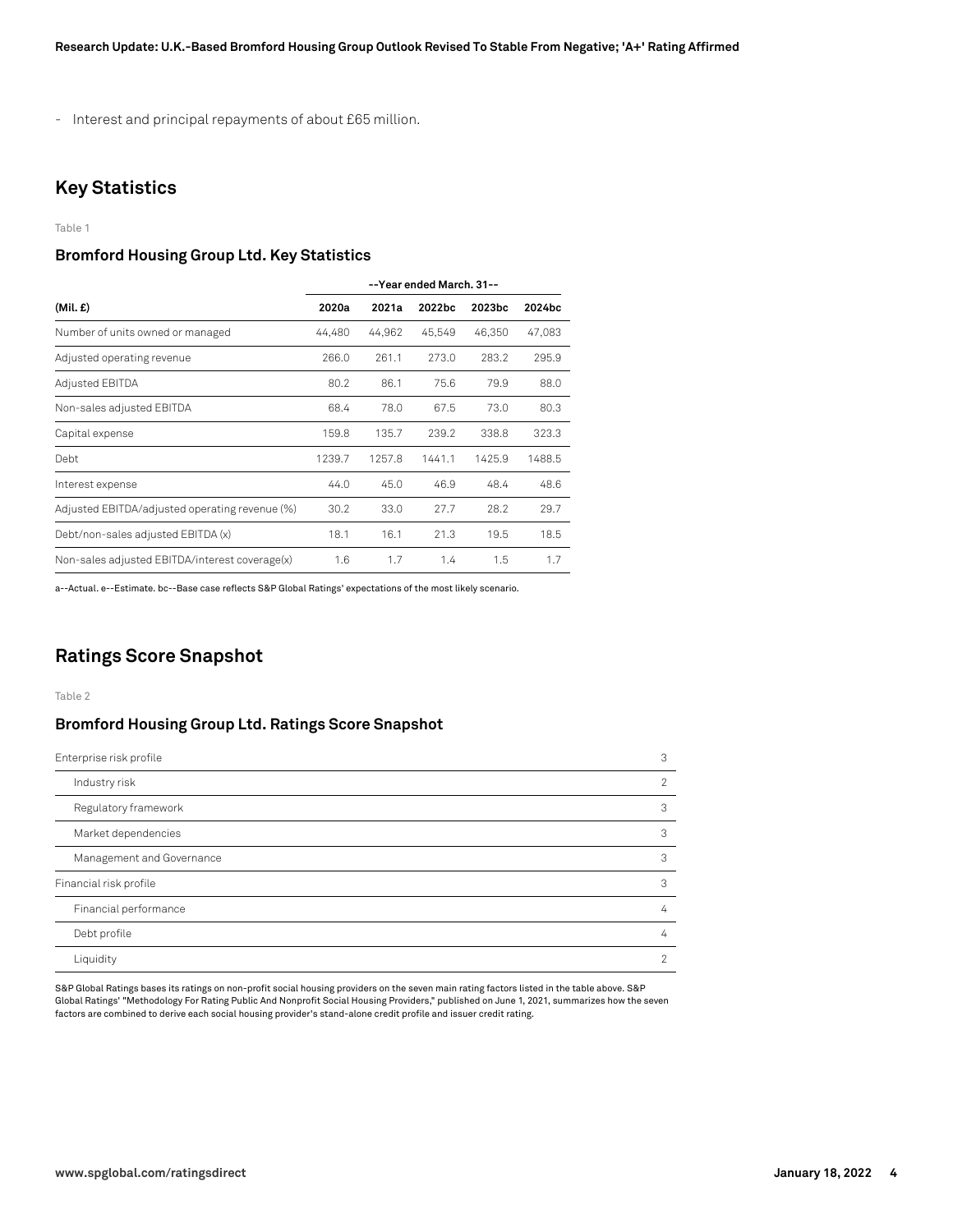### **Related Criteria**

- General Criteria: Environmental, Social, And Governance Principles In Credit Ratings, Oct. 10, 2021
- Criteria | Governments | General: Methodology For Rating Public And Nonprofit Social Housing Providers, June 1, 2021
- General Criteria: Rating Government-Related Entities: Methodology And Assumptions, March 25, 2015
- General Criteria: Principles Of Credit Ratings, Feb. 16, 2011
- General Criteria: Stand-Alone Credit Profiles: One Component Of A Rating, Oct. 1, 2010

#### **Related Research**

- Social Housing Outlook 2022: Green Agenda Takes Root In Investment Plans, Nov. 23, 2021
- How U.K. Public Finance Sectors Fare Under Latest Spending Review, Nov. 11, 2021
- United Kingdom 'AA/A-1+' Ratings Affirmed; Outlook Stable, Oct. 22, 2021
- Global Regulatory Framework Report Card For Public And Nonprofit Social Housing Providers Published, June 8, 2021
- Building Up Debt: U.K. Social Housing Sector Braces Itself For Borrowing, March 16, 2021
- Outlook 2021: Strong Liquidity Should Help Social Housing Providers Remain Resilient, Dec. 8, 2020
- ESG Industry Report Card: Public And Nonprofit Social Housing Providers Outside The U.S., Aug. 4, 2020

## **Ratings List**

#### **Outlook Action; Ratings Affirmed**

|                                    | То | From                       |
|------------------------------------|----|----------------------------|
| <b>Bromford Housing Group Ltd.</b> |    |                            |
| <b>Issuer Credit Rating</b>        |    | A+/Stable/--A+/Negative/-- |
| <b>Ratings Affirmed</b>            |    |                            |
| <b>Bromford Housing Group Ltd.</b> |    |                            |
| Senior Secured                     | A+ |                            |

Certain terms used in this report, particularly certain adjectives used to express our view on rating relevant factors, have specific meanings ascribed to them in our criteria, and should therefore be read in conjunction with such criteria. Please see Ratings Criteria at www.standardandpoors.com for further information. A description of each of S&P Global Ratings' rating categories is contained in "S&P Global Ratings Definitions" at https://www.standardandpoors.com/en\_US/web/guest/article/-/view/sourceId/504352 Complete ratings information is available to subscribers of RatingsDirect at www.capitaliq.com. All ratings affected by this rating action can be found on S&P Global Ratings' public website at www.standardandpoors.com. Use the Ratings search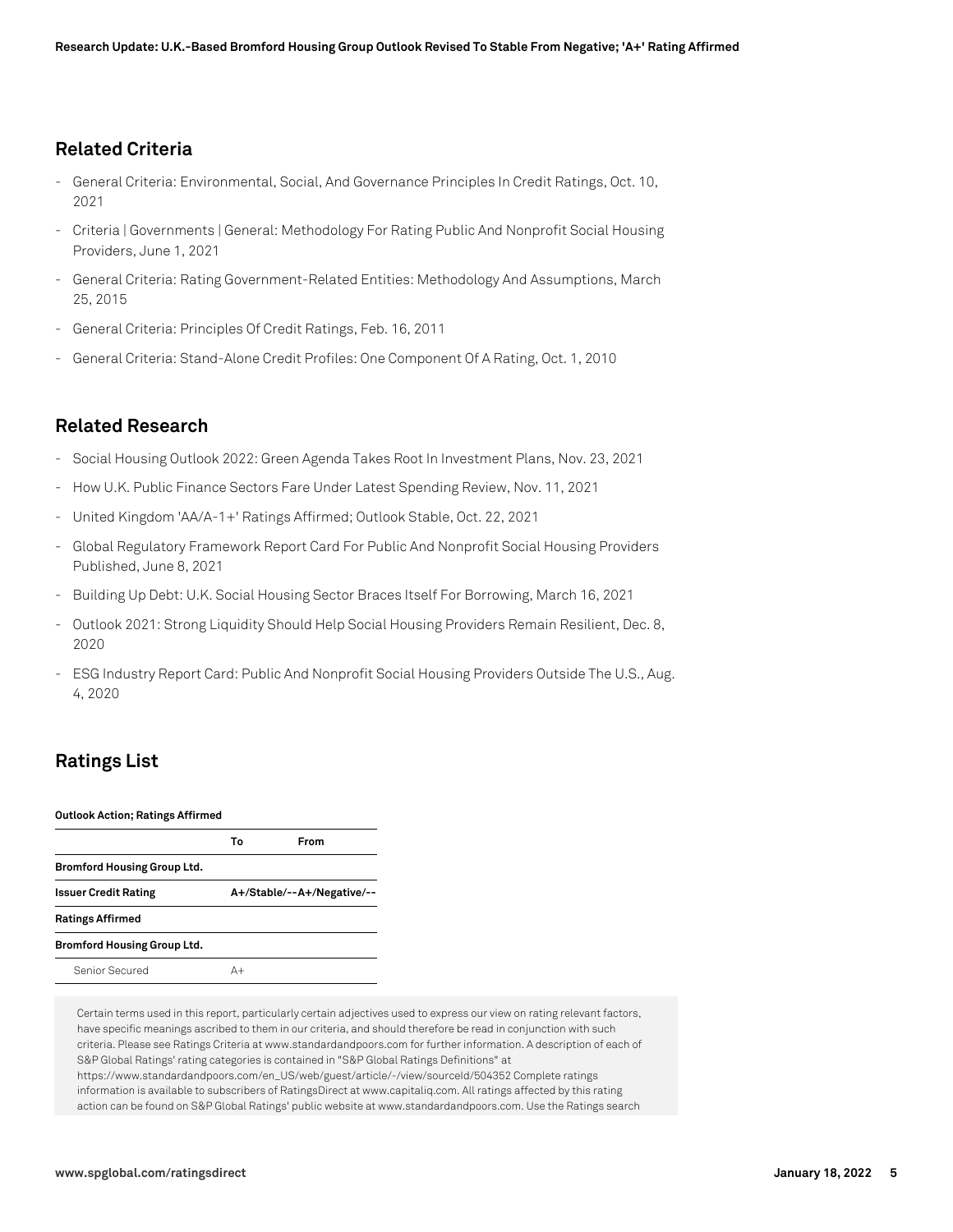#### **Research Update: U.K.-Based Bromford Housing Group Outlook Revised To Stable From Negative; 'A+' Rating Affirmed**

box located in the left column. Alternatively, call one of the following S&P Global Ratings numbers: Client Support Europe (44) 20-7176-7176; London Press Office (44) 20-7176-3605; Paris (33) 1-4420-6708; Frankfurt (49) 69-33-999-225; Stockholm (46) 8-440-5914; or Moscow 7 (495) 783-4009.